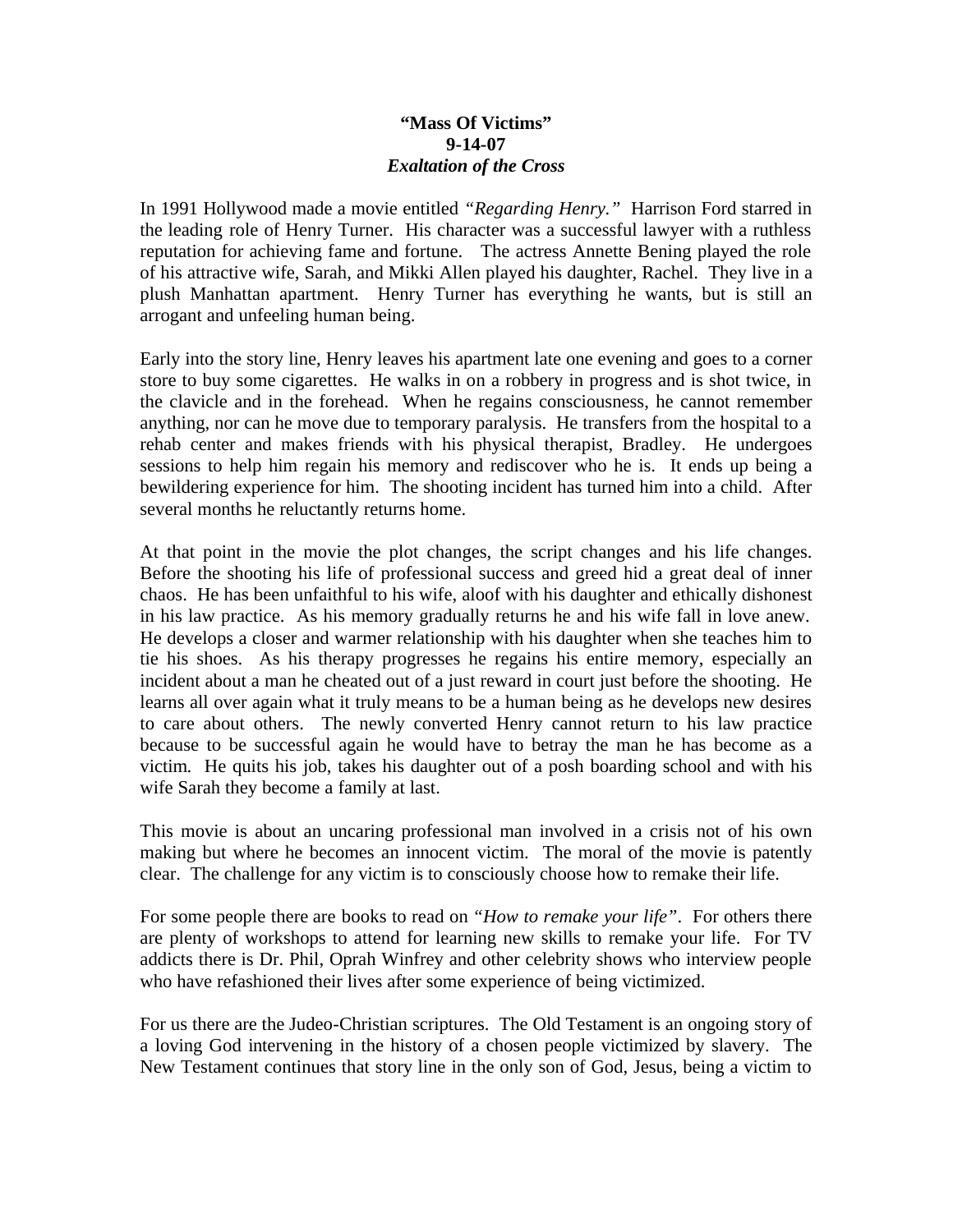free all people from their slavery to sin. Let's ponder these stories in order to uncover the good news that the son of God, Jesus, who as a victim became our hope.

The scripture lessons for this Feast of the Exaltation of the Holy Cross speak about people who desire to remake their lives. In the reading from the Book of Numbers the Chosen People had become small worshipping a lesser God than Yahweh, the mighty one who rescued them from slavery, journeyed with them through the exodus and gave them the Promised Land.

In the movie, Henry Turner, the victim, is awakened to the need to remake his life by being shot during a robbery. In the Book of Numbers the Chosen People are awakened to the need to remake their lives by God sending snakes to bite them. The biting was more than painful or deadly. It was a wake-up call to be contrite. And with a change of heart the snakes that afflicted them became the sign for their healing. It was not the snake that changed, but the unfaithful Israelites. By looking at the bronze serpent with a contrite heart they stood tall again as the People of the Living God and reclaimed a happiness lost by their bitter complaining.

St. Paul teaches a similar lesson to the Philippians. In healing the world's hurt and forgiving sinners, Jesus demonstrated that God was not on the side of suffering and evil but was eager to remove it from our lives. That happened when Jesus accepted the call to become a victim for all humanity. The cross became the instrument of our hope, the proof that God will go to any length to turn sorrow into joy, and hopelessness into hope.

That is Jesus' challenge to Nicodemus in the gospel reading from St. John. Here is a religious leader and influential member of the Sanhedrin whose curiosity with Jesus stirs him to want to know more about his identity and mission. Nicodemus should be aligned with the religious establishment who had contempt for Jesus and resistance to his message. Instead he is a risk taker. Jesus lets him know, that as a faithful Jew he reverences the religious traditions of Moses lifting up the serpent in the desert. Then he adds a new tradition, Jesus will be lifted up to reverse death with eternal life. Jesus' mission is not to condemn the world, but to save it from lesser gods, who turn us into lesser people by robbing us of hope and a destiny beyond this life. In the New Testament it is not a snake who saves us, but the only Son of a loving God. A cross replaces a pole and an obedient son replaces the converted hearts of a sorrowful people. Jesus is now the way for sinners to remake their lives.

The true stories of real victims are not scripted like Hollywood movies. Harrison Ford played a victim in the movie "Regarding Henry," but that is not the same as being a victim.

The survivors of the terrorist attacks of 9-11-01 can tell us the difference. The victims of the clergy sex abuse scandal can tell us the difference. The victims who survived the Christmas day Tsunami of 2004 can tell us the difference. The victims who survived Hurricane Katrina in August 2005 can tell us the difference. The victims who survived the shooting at the Amish school at Nickel Mines, PA in 2006 can tell us the difference.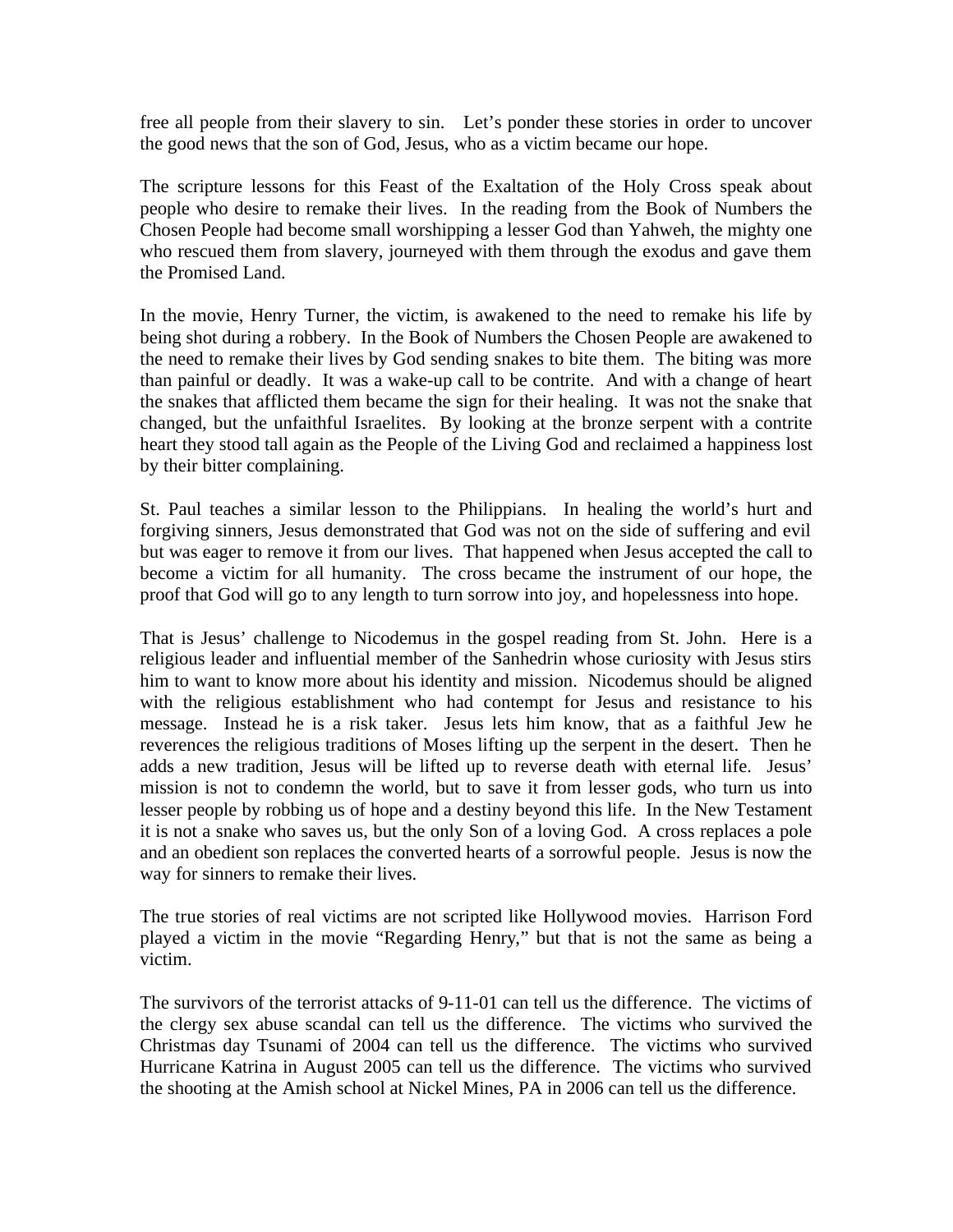The victims who survived the massacre at Virginia Tech this past April can tell us the difference. Autistic and mentally challenged children ridiculed in public can tell us the difference. Innocent people caught in the crossfire of sectarian violence in Iraq can tell us the difference. The victims of rape, domestic violence, cancer, identity theft, corporate greed and the slander of reputation can tell us the difference.

Every time a new victim is added to the list the shadow of the cross looms darker and wider. When hearts are broken or shattered hope becomes a little more smothered and hidden. But for victims who choose to remake their lives hope can be restored through the suffering and cross of Jesus Christ. He is the only true antidote for any victim who chooses to move from being a victim to being a wounded healer of other victims.

Through his cross and suffering Jesus transcended his role as victim and fulfilled his destiny to be a wounded healer. I believe he did that not just because he was the Son of God, but because he surrendered to a higher power, leaned on a presence greater than himself, and gave his heart to a loving father who loved him back in a way that brought him back to life after death. The spiritual truth hidden in that father-son relationship is that any victim can be loved back to life when they surrender their hurts, scars, and pain to Jesus Christ and his father, the divine care giver who showed Jesus the victim how to become Jesus the savior. Whenever that happens then a cross as a sign of suffering gives way to the cross becoming a sign of hope and healing.

There have been times in my life when the crosses I have carried have been unwelcomed. Like many of you, I have stories to tell about feeling abandoned by God, stories of being victimized by fear, or anger and hurt as in the case of the clergy sex abuse scandal. These unconverted emotions have slipped into my life like a spy and nestled there like gangrene.

Like the chosen people in the reading from the Book of Numbers, I have become a lesser person by complaining and grumbling more times than I care to admit. Oh how I wish they were diseases of the Old Testament only. Like Nicodemus in the gospel reading, I have developed a contemplative attitude toward life enough that new stirrings of wonder and hope have led me to Jesus in prayer, in desperation, in new desires to get free of old demons.

Throughout my faith journey I have come to believe that when things are going poorly in my life, when the voices of hurt or failure smother life out of me, I am pushed to an inner crossroads where I am forced to ask, where will I place my faith? Will it be in grumbling and complaining which keeps me down and small? Or will it be in the cross of Christ which invites me to look up and look out of myself for a freedom from victim hood that only Jesus can help me accomplish.

The feast of the Exaltation of the Cross forces us to ask, on which side of the cross will we stand? The side that is clean, undisturbed, and antiseptic. Or the side that is bloody, painful, messy and sad to behold because a dead and not-yet-resurrected Christ kills our grumbling with love and melts our smallness with a quiet dignity.